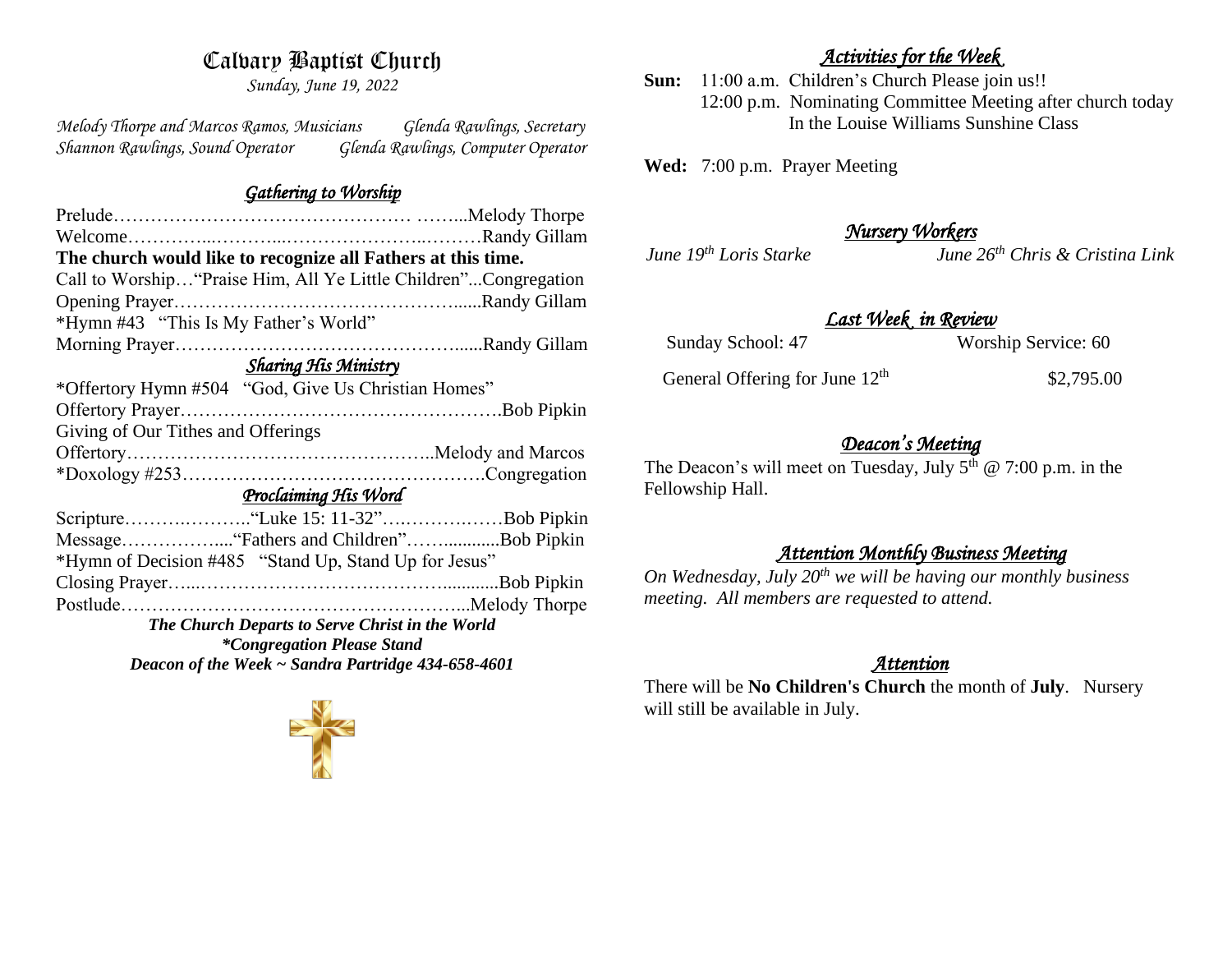## **CALVARY BAPTIST CHURCH YOUTH SUMMER ACTIVITES AND ANNOUNCEMENTS**

- **Sunday, July 10th to Thursday, July 14th – Vacation Bible School 6:30pm to 8:45pm**. The VBS Closing will be **Friday, July 15th** starting at 6:30 with Hot Dog dinner following the program.
- **Sunday, July 24th to Wednesday, July 27th - Camp Kehukee** Be sure to sign up by July  $16<sup>th</sup>$ . Sign up is required. Sign up sheet located in the Sanctuary.
- **Vacation Bible School Volunteers –** We would like to get a list of people that will be helping with vacation bible school, especially the teen helpers. We want to make sure we have all areas covered. The sign-up sheet is located in the Sanctuary. Please sign up by July  $3^{rd}$ .
- **Thursday, July 7th starting at 5pm- Help! Vacation Bible School Decorating Volunteers –** We need help decorating for Vacation Bible School. We are looking for both teen and adult volunteers to help decorate the church for Vacation Bible School. The sign-up sheet is located in the Sanctuary. Please sign up by July 3rd.



*Church Office: 634-3215 Church Email: [calvarybc1@verizon.net](mailto:cbcemporiaoffice@gmail.com)*

*Church Website[:www.calvarybaptistemporia.org](http://www.calvarybaptistemporia.org/)*

*Bob Pipkin Email: [jrpipkin3@gmail.com](mailto:jrpipkin3@gmail.com) and Cell: 757-418-1243*